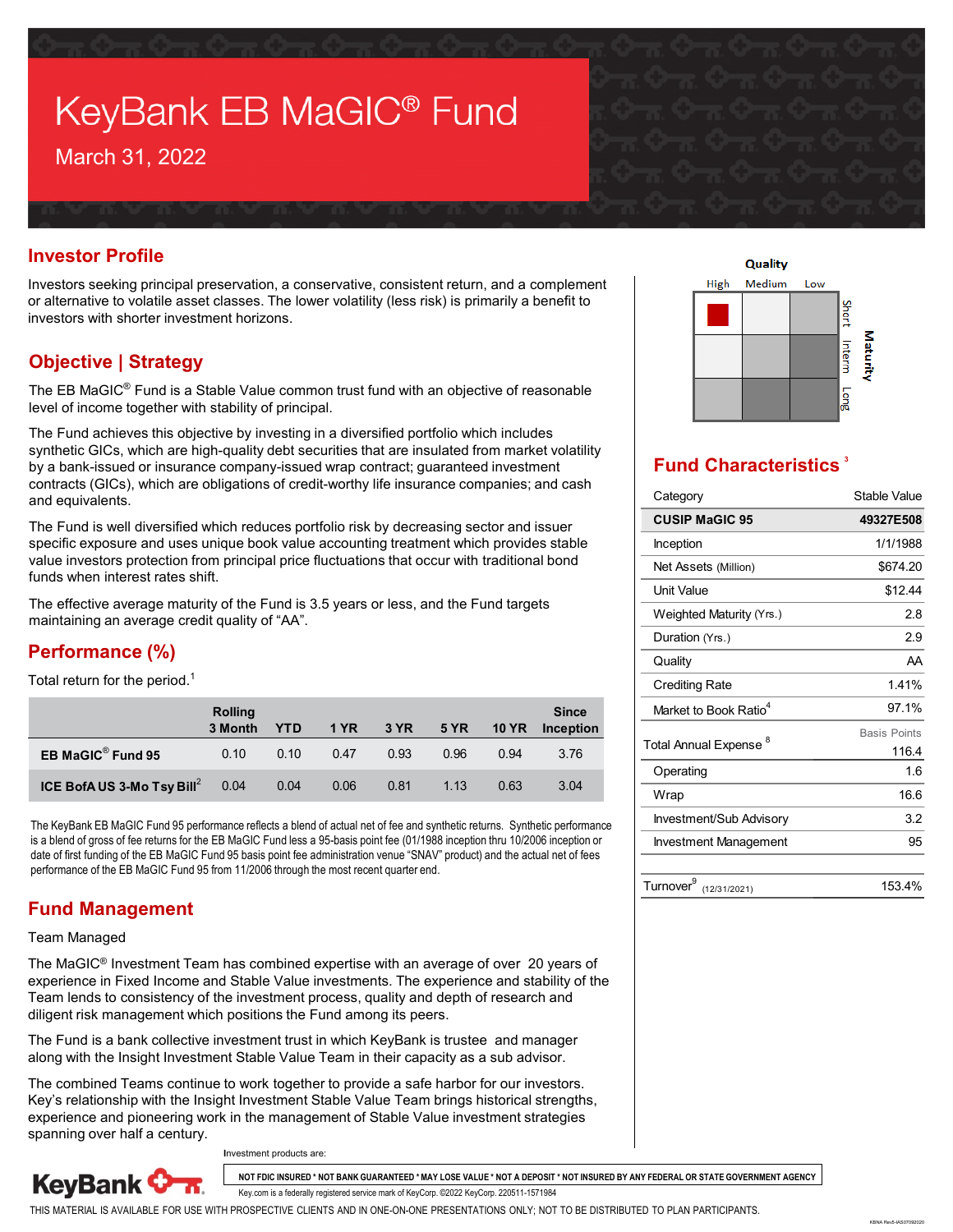## **Investment Strategy**

- Comprised primarily of Constant Duration and Fixed Maturity Synthetic contracts which wrap high quality debt assets or strategies;
- Comprised of credit worthy issuers and strategies as part of the approved issuer universe which is monitored throughout the life of the investment;
- Book value accounting treatment provides investors protection from principal price fluctuations;
- The use of contracts insulates the assets from market volatility and the wrapped strategies are well diversified which reduces portfolio risk by decreasing sector and issuer specific exposure;
- Contract wrap strategies such as the total return strategy "Yield Enhanced Strategy" in the Constant duration portion of the portfolio has excellent interest rate tracking capabilities, broad diversification, minimal security-specific risk and duration flexibility;
- The liquidity management strategy has historically allowed the Fund to fulfill the daily liquidity needs of participants along with plan level withdrawals without detriment to the Fund

#### **Fund Availability**

- Available to Defined Contribution Plans who qualify as a Participating Trust;
- A Participating Plan must be qualified under section 401(a) of the IRS Code; does not permit investment by Defined Benefit, 403b and 457b plans.
- Includes a suite of fee administration venues, portability via platform relationships and traded daily via NSCC / FundServ.

# **Purchase | Redemption<sup>10</sup> of Units**

- Benefit Responsive Withdrawals: the Fund is benefit responsive; employee benefit directed withdrawals generally will be made at book value and processed as soon as administratively practical;
- Competing Fund Constraint: owners of beneficial interest (plan participants) are prohibited from transferring from the Fund to a competing investment without first investing in a non-competing investment for a period of at least three (3) months; a competing fund includes a money market fund, bank deposit, GIC, short-term bond fund, self-directed brokerage account or other fixed income investment vehicle whose average duration is three- and one-half years or less.
- Employer Directed Withdrawals: to protect the Fund from large unexpected withdrawals, employer-directed transfers and withdrawals are subject to the provisions of the Declaration of Trust, including any notice requirements. KeyBank in its sole discretion may defer payment of withdrawal proceeds over such period of time generally not to exceed twelve (12) months as KeyBank may determine is necessary for a fair and orderly liquidation of all or a portion of the assets comprising the Fund, or may, if a particular plan or trust consents in writing, effect the withdrawal but reduce the value of the units being withdrawn by the adjustment in value of investment contracts held by the Fund created by the withdrawal.
- All withdrawals from the Fund are subject to KeyBank EB MaGIC<sup>®</sup> Fund Declaration of Trust, available liquidity, administrative considerations and compliance with the terms of any investment contract purchased by the Fund.
- In the interest of protecting the plan participants, comply with MaGIC Fund investment guidelines and maintain the liquidity necessary to meet the demands of individual participant activity, request for liquidation of Plan assets requires 30 day advance written notice and approval by KeyBank. Requests are reviewed on a case by case basis.

**I**nvestment products are:

**KeyBank <del>Orr</del>** 

**NOT FDIC INSURED \* NOT BANK GUARANTEED \* MAY LOSE VALUE \* NOT A DEPOSIT \* NOT INSURED BY ANY FEDERAL OR STATE GOVERNMENT AGENCY**

Key.com is a federally registered service mark of KeyCorp. ©2022 KeyCorp. 220511-1571984

#### THIS MATERIAL IS AVAILABLE FOR USE WITH PROSPECTIVE CLIENTS AND IN ONE-ON-ONE PRESENTATIONS ONLY; NOT TO BE DISTRIBUTED TO PLAN PARTICIPANTS.

# **Fund Composition**

| <b>Contract Composition<sup>5</sup></b>  | %    |
|------------------------------------------|------|
| <b>Wrapped Assets</b>                    | 93.8 |
| <b>Constant Duration Synthetic</b>       | 76.0 |
| Pacific Life Insurance Co.               | 23.8 |
| Transamerica Life Insurance Co.          | 25.2 |
| Nationwide Insurance Co.                 | 23.8 |
| <b>Fixed Maturity Synthetic</b>          | 17.8 |
| American General Life Insurance Co.      | 17.8 |
| Cash Equivalent   MMF <sup>6</sup>       | 6.2  |
| <b>Contract Duration Diversification</b> | %    |
| <b>Under One Year</b>                    | 0.0  |
| 1 - 3 Years                              | 18.0 |
| 3 - 5 Years                              | 76.0 |
| Cash Equivalent   MMF                    | 6.0  |
| Sector Composition <sup>7</sup>          | %    |
| Treasury                                 | 21.0 |
| Agency                                   | 1.0  |
| Credit                                   | 27.0 |
| <b>ABS</b>                               | 17.0 |
| <b>MBS</b>                               | 20.0 |
| <b>Traditional GIC</b>                   | 0.0  |
| <b>CMBS</b>                              | 7.0  |
| Cash Equivalent   MMF                    | 7.0  |
| Quality Composition <sup>7</sup>         | %    |
| AAA                                      | 66.0 |
| AA                                       | 3.0  |
| A                                        | 12.0 |
| <b>BBB</b>                               | 12.0 |
| Cash Equivalent   MMF                    | 7.0  |

Note: Sector and Quality composition may include cash from underlying strategies; exposure to BBB resides in an underlying well diversified indexed strategy.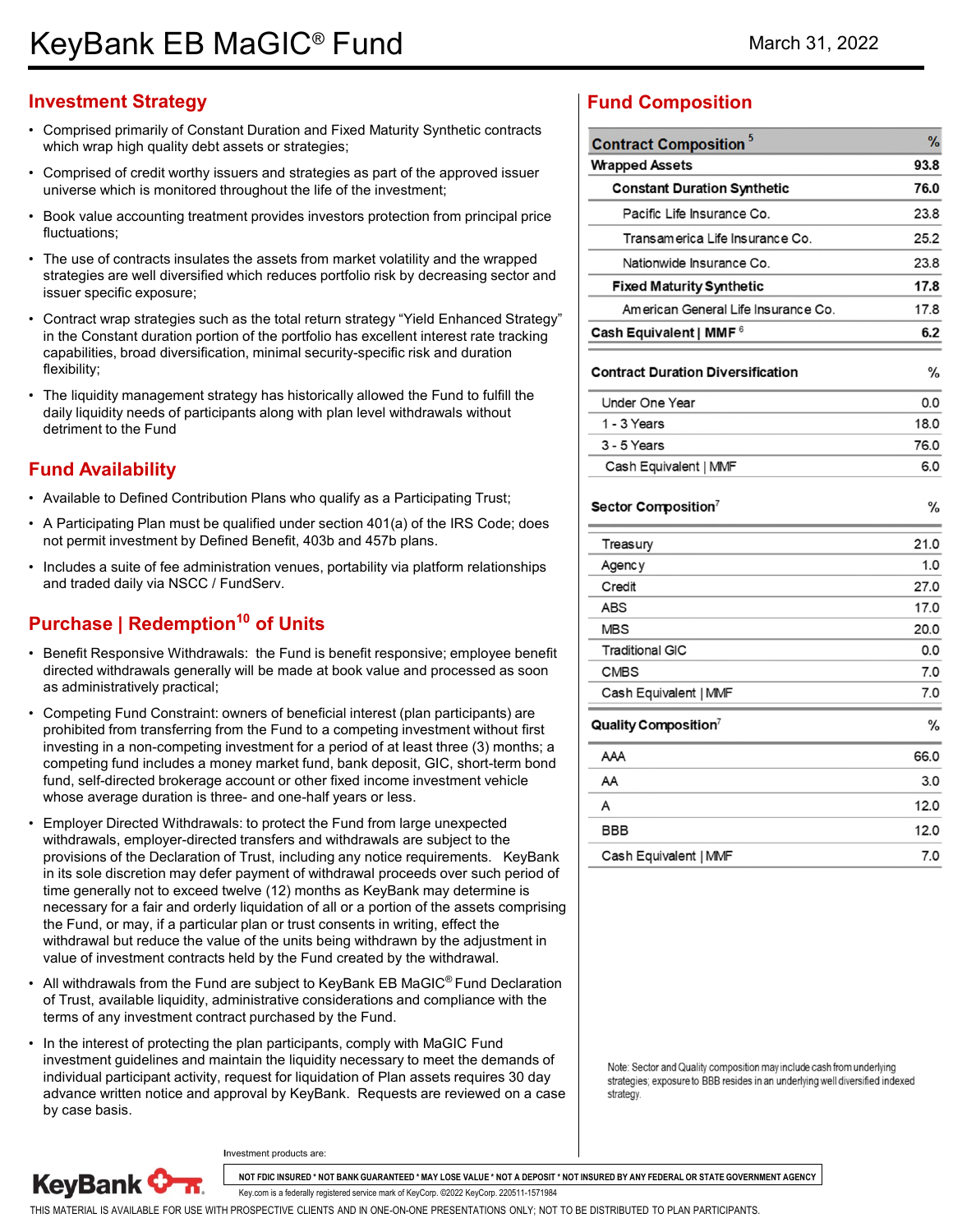#### **Manager's Comments**

The KeyBank EB MaGIC® Fund has a long-standing history as one of the first Stable Value pooled funds and continues to manage towards its primary objectives of a reasonable level of income and stability of principal. The Fund's history, the strengths of the investment team along with stringent conservative investment guidelines make the EB MaGIC Fund a competitive Stable Value strategy.

Comprised primarily of Stable Value investments including Synthetic GICs (which are high-credit quality, fixed income assets wrapped by a contract), Traditional GICs and cash/equivalents; the investments favor diversification, balance duration with crediting rate responsiveness and maintain a source of liquidity. Stable Value Fund investments in general are managed with the objective of maintaining principal stability, providing liquidity at contract value for participant-initiated transactions, and generating a positive and reasonably stable rate of return.

The financial crisis brought attention to stable value in general and to the positive – most stable value funds including the EB MaGIC Fund held up during the crisis and are in healthy shape today. The Stable Value venue has twenty year or more tenure and investors are now seeking to gain an understanding of the product which is encouraging for the stable value industry.

The MaGIC Fund investment strategy performed well throughout the Fund's history and through the credit crisis. The market to book ratio dipped in 2008 along with others in the industry, however, rebounded quickly and has remained consistent since. The MaGIC Investment Team maintains high credit quality standards along with issuer, industry and product diversification and employs a portfolio structure and procedures that provide benefit liquidity as needed.

The Fund's use of wrap providers and multiple fixed income managers is designed to diversify the portfolio and lessen possible concentrations to any single issuer or sector. A primary component of the Fund is the Yield Enhanced Strategy<sup>11</sup> ("YES") which combines elements of active and passive bond management to construct a portfolio with aggregate characteristics that are preferable for stable value portfolios. The features of the YES strategy include excellent interest rate tracking capabilities, broad diversification, minimal security specific risk and duration flexibility. The strategy, which was developed specifically for stable value investing, involves bond index fund components, over-weighting yield sectors and underweighting government/agency sector. The strategy engages up to nine different components of the Bloomberg Barclays Aggregate Index and the result is a diversified portfolio that provides certain portfolio characteristics (such as yield and duration) for the Fund. The strategy and its advantages are a proprietary strategy created by the investment professionals in the Insight Investment Stable Value product group.

The Fund's success is attributable to its long tenure, experienced professionals, commitment to the strategy and the relationship with our sub advisor Insight Investment Stable Value Team who provide pioneering work in the management of Stable Value investment. The KeyBank and Insight Investment relationship continues as it has for many years to maintain a valuable and productive environment for this Stable Value product.

**I**nvestment products are:

#### **Additional Information**

Additional information is available by contacting

Email: **KeyBankEBMaGICFund@KeyBank.com**

Website: **Key.com/MaGIC**

#### **Management Team**

KeyBank N.A.

Theresa M. Hammond Portfolio Manager

James W. Kerrigan Senior Portfolio Manager

Kristen L. Schindler Relationship Manager

#### **Insight Investment**

**Eric Baumhoff** Director of Stable Value Strategies

KeyBank, N.A. is the Trustee of the KeyBank EB MaGIC® Fund. Insight Investment is a subadvisor to the Fund. All advisors receive a fee for their services.

KeyBank EB MaGIC® Fund is a collective fund not a registered mutual fund. Units in the Fund are not bank deposits and are not insured by the Federal Deposit Insurance Corporation.

**KeyBank** 

**NOT FDIC INSURED \* NOT BANK GUARANTEED \* MAY LOSE VALUE \* NOT A DEPOSIT \* NOT INSURED BY ANY FEDERAL OR STATE GOVERNMENT AGENCY**

Key.com is a federally registered service mark of KeyCorp. ©2022 KeyCorp. 220511-1571984

THIS MATERIAL IS AVAILABLE FOR USE WITH PROSPECTIVE CLIENTS AND IN ONE-ON-ONE PRESENTATIONS ONLY; NOT TO BE DISTRIBUTED TO PLAN PARTICIPANTS.